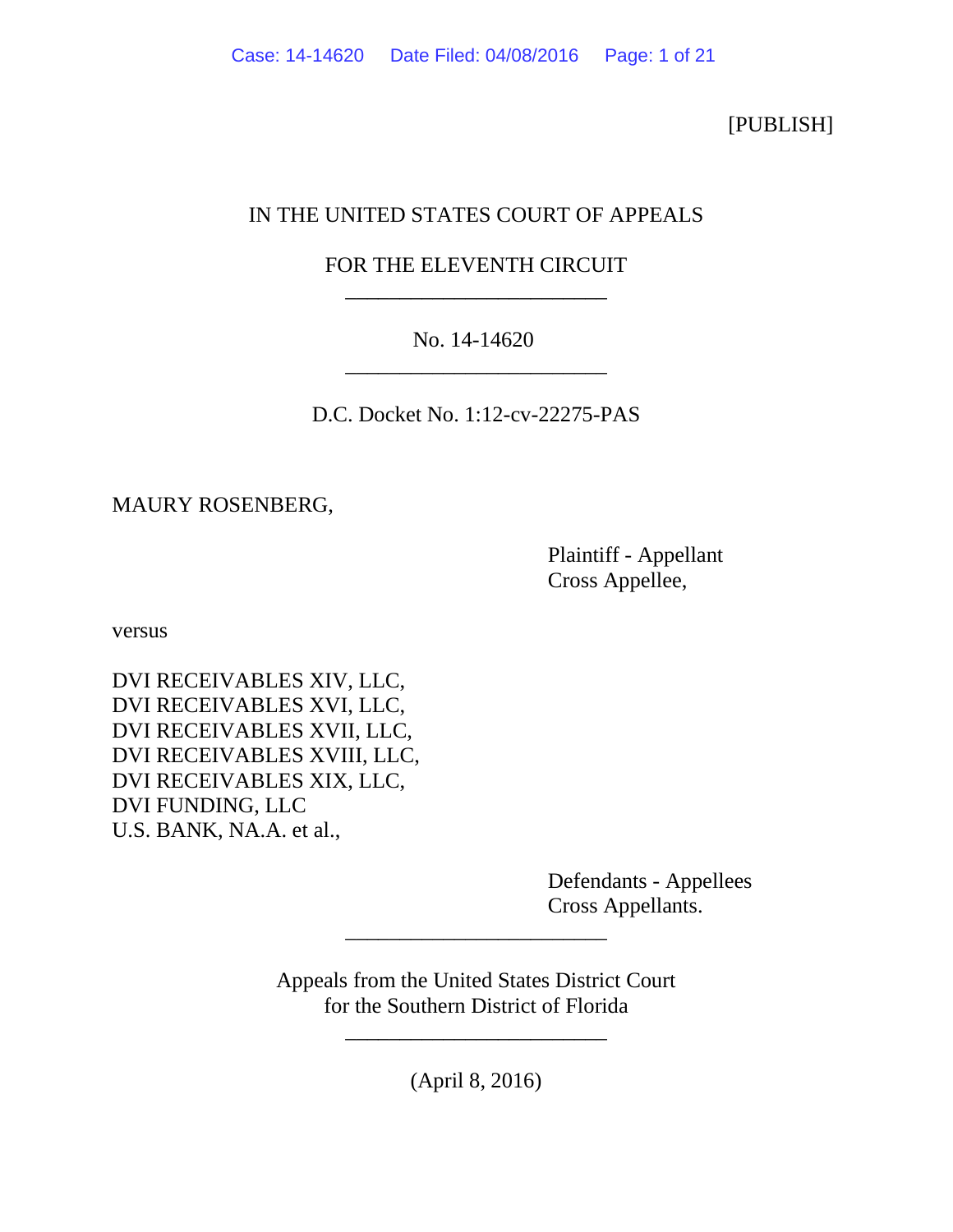Before MARCUS, JILL PRYOR and FAY, Circuit Judges.

MARCUS, Circuit Judge:

At issue today is whether a federal district court is obliged to follow the Federal Rules of Civil Procedure or the Federal Rules of Bankruptcy Procedure when trying a bankruptcy case arising under title 11 of the United States Code. In entertaining the defendants' Fed. R. Civ. P. 50(b) motion for judgment as a matter of law after a jury trial, the district court applied the filing deadline found in the Federal Civil Rules (no later than 28 days after the entry of judgment) and thus found the motion timely. We disagree and hold that when trying a case arising under title 11, a district court (just like a bankruptcy court) must apply the filing deadline found in the Federal Rules of Bankruptcy Procedure when addressing a Rule 50(b) motion. Because, under the Federal Bankruptcy Rules, the defendants' Rule 50(b) post-trial motion was untimely -- Fed. R. Bankr. P. 9015(c) requires that such motions be filed no later than 14 days after entry of judgment -- we vacate the district court's order granting the defendants relief and remand with instructions to reinstate the jury's award.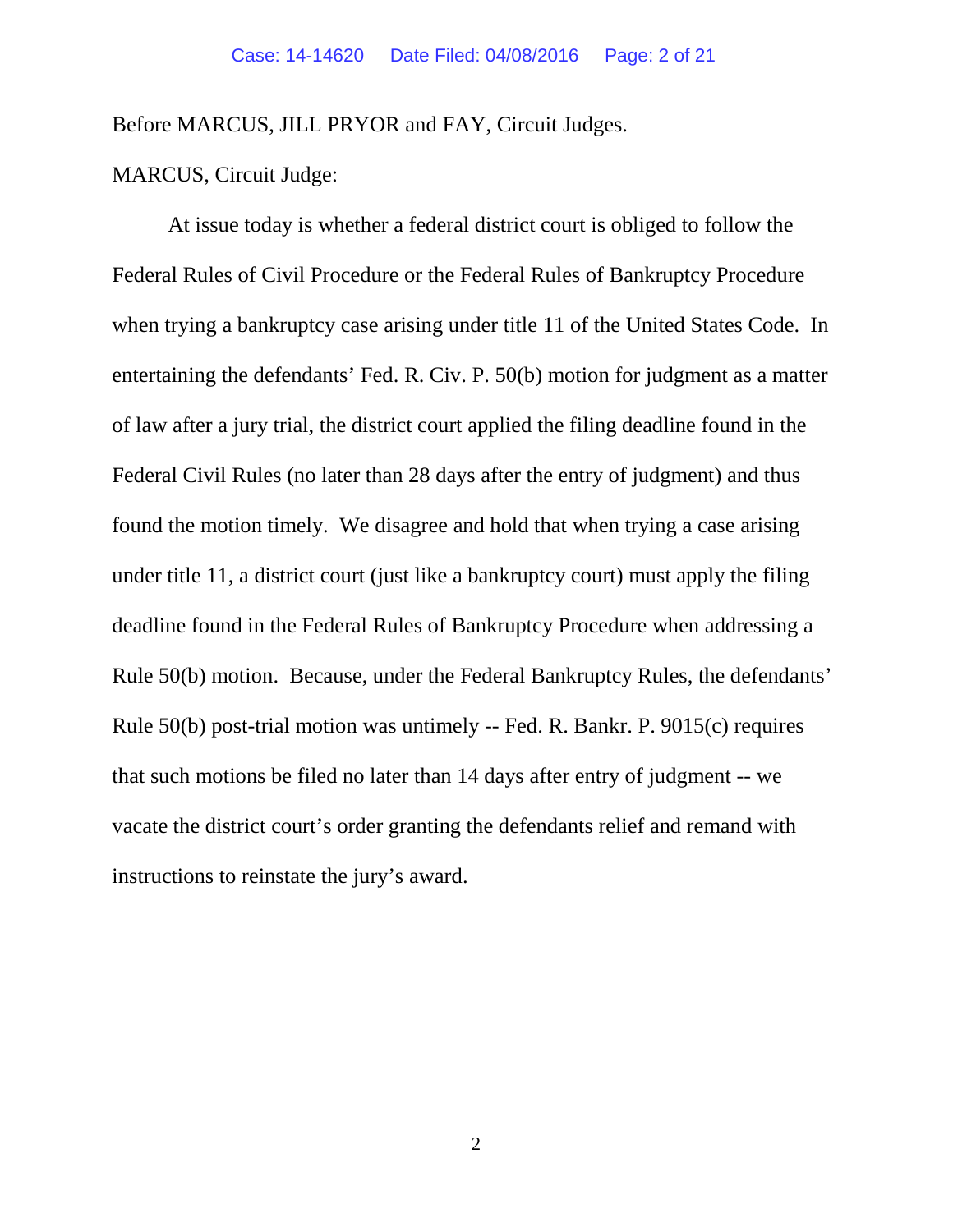**I.**

This case comes before us with a complex factual and procedural history.<sup>[1](#page-2-0)</sup> The essential facts are these. In November 2008, Jane Fox -- on behalf of several companies ("the DVI Entities") that had entered into equipment leases with Maury Rosenberg in connection with his chain of medical imaging centers -- filed an involuntary Chapter 7 bankruptcy petition against Rosenberg, asserting a claim based on an individual limited guaranty Rosenberg had made in connection with the leases. The petition was originally filed in the United States Bankruptcy Court for the Eastern District of Pennsylvania, but was later transferred to the Bankruptcy Court for the Southern District of Florida. In August 2009, the bankruptcy court granted Rosenberg's motion to dismiss the petition because the DVI Entities were not eligible creditors and, alternatively, because they were judicially estopped from prosecuting the case. Although it dismissed the petition with prejudice, the bankruptcy court retained jurisdiction to award Rosenberg his costs, reasonable attorney's fees, and damages (if appropriate) under 11 U.S.C. § 303(i).

In December 2010, Rosenberg filed an adversary complaint against the defendants under 11 U.S.C. § 303(i). Section 303(i) acts to discourage creditors from improperly filing involuntary petitions by providing:

<span id="page-2-0"></span> $1$  A full recitation of the factual background surrounding this case may be found in In re Rosenberg, 779 F.3d 1254 (11th Cir. 2015).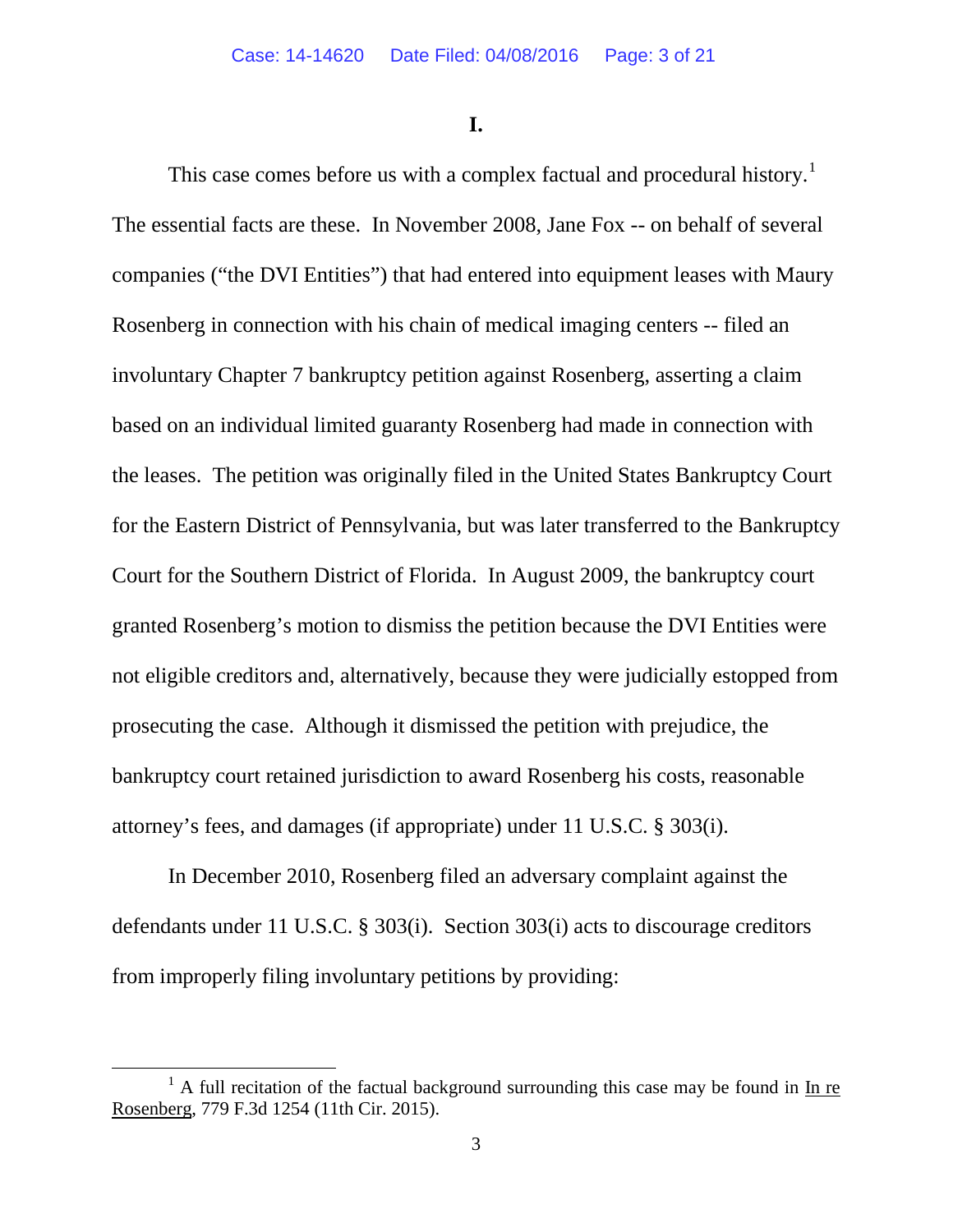If the court dismisses a petition under this section other than on consent of all petitioners and the debtor, and if the debtor does not waive the right to judgment under this subsection, the court may grant judgment—

> (1) against the petitioners and in favor of the debtor for—

> > (A) costs; or

(B) a reasonable attorney's fee; or

(2) against any petitioner that filed the petition in bad faith, for—

> (A) any damages proximately caused by such filing; or (B) punitive damages.

11 U.S.C. § 303(i). Specifically, Rosenberg sought: (1) attorney's fees and costs incurred while defending the involuntary petition; (2) compensatory and punitive damages caused by filing the petition in bad faith; and (3) attorney's fees and costs incurred while prosecuting the adversary proceeding itself.

In March 2012, Rosenberg demanded a jury trial on all triable issues in his adversary proceeding. The defendants did not consent to a jury trial in the bankruptcy court, but, instead, moved the district court to withdraw the reference of the adversary proceeding so that the matter could be tried in district court. The district court granted the motion, withdrew the reference of the claims for damages under § 303(i)(2) because they were analogous to common-law claims for malicious prosecution, and tried the case to a jury. Meanwhile, Rosenberg's claims for attorney's fees and costs remained in the bankruptcy court. After trial in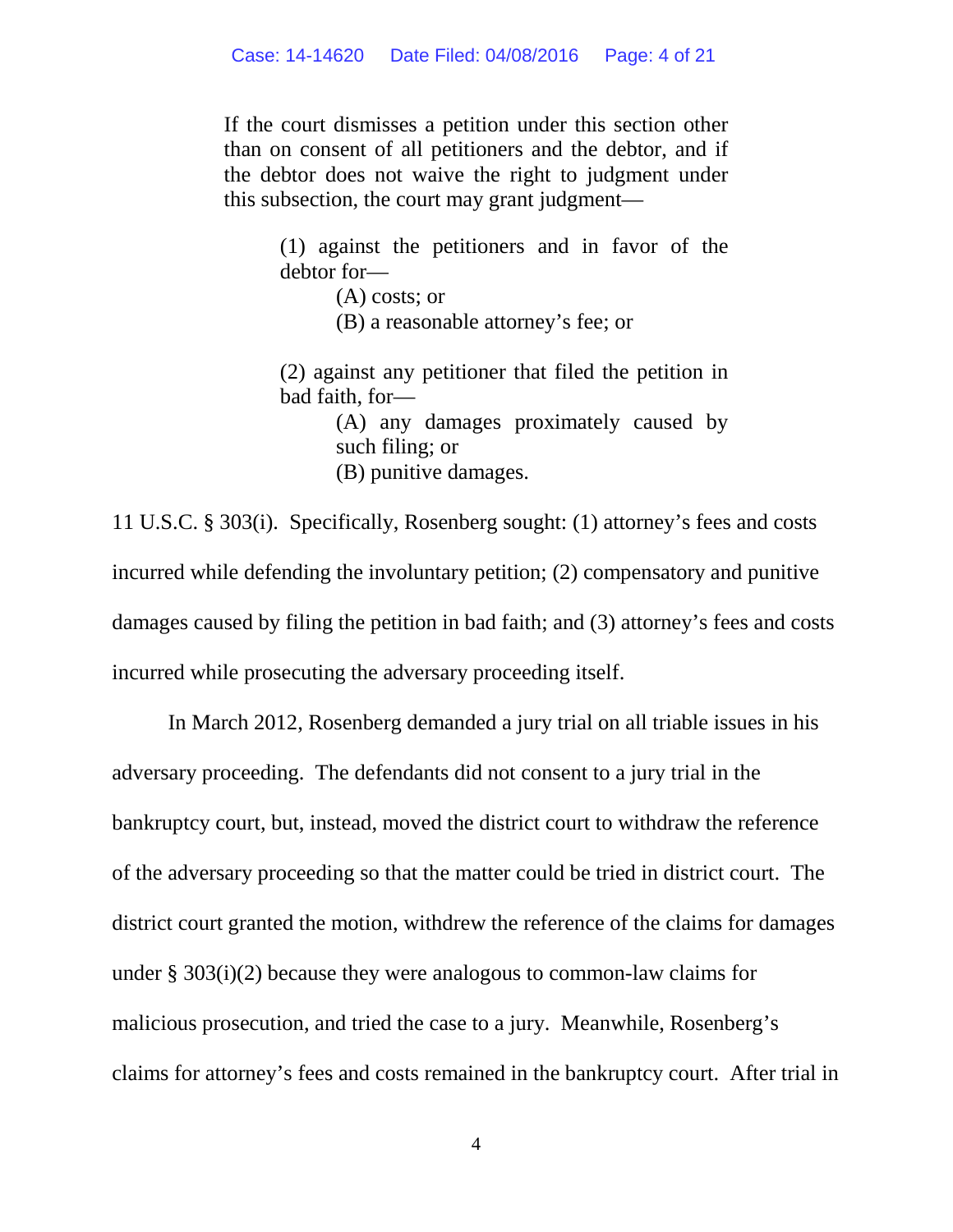the district court, the jury found that the defendants acted in bad faith when they filed the involuntary petition and awarded Rosenberg \$1,120,000 in compensatory damages (for emotional distress, loss of reputation, and loss of wages) and \$5,000,000 in punitive damages. The district court entered a "final judgment" on its docket on March 14, 2013.

The defendants then moved for judgment as a matter of law under Fed. R. Civ. P. 50(b) 28 days later. Although the motion had been timely filed under Fed. R. Civ. P. 50(b), which allows parties 28 days to file a motion, Rosenberg moved to strike the motion as untimely because it fell outside the time limit provided for filing a Rule 50(b) motion under Fed. R. Bankr. P. 9015(c), which, in turn, requires that such motions be filed no later than 14 days after the entry of judgment. The district court concluded that the Federal Civil Rules applied and that the Rule 50(b) motion had been filed timely; therefore, it denied the motion to strike.

Turning to the merits, the district court granted the Rule 50(b) motion, concluding that while the evidence supported a finding of bad faith and emotional damages, it did not sustain the verdict for punitive damages or compensatory damages for loss of reputation and loss of wages. Accordingly, the district judge entered an amended final judgment holding the defendants liable only for \$360,000 in compensatory damages for emotional distress.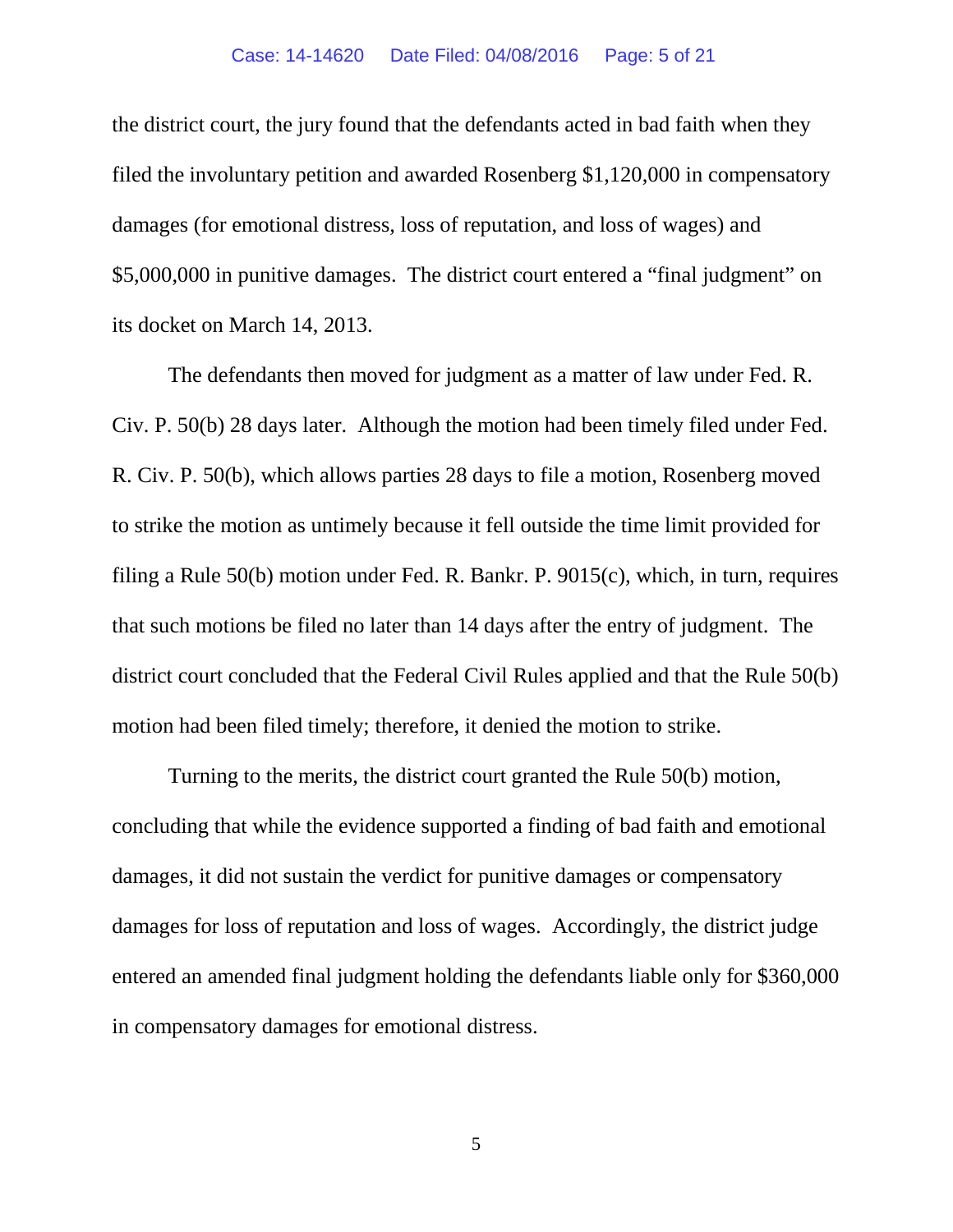Rosenberg appealed, arguing that the defendants' Rule 50(b) motion was filed untimely and, therefore, the merits of the claim should not have been considered at all. Moreover, Rosenberg claims that even if the motion had been properly considered, the district court erred in its application of Rule 50(b). The defendants, in turn, cross-appealed, claiming that the district court also should have overturned the jury's finding of liability for bad faith, and a damages award for emotional distress was improper because of our ruling in Lodge v. Kondaur Capital Corp., 750 F.3d 1263 (11th Cir. 2014).

### **II.**

The central issue in this case is whether the defendants timely filed a Rule 50(b) motion for judgment as a matter of law. This requires us to decide whether the Federal Rules of Civil Procedure or the Federal Rules of Bankruptcy Procedure apply to the timeliness of perfecting a Rule 50(b) motion filed in a district court trying a bankruptcy case arising under title 11. We review de novo the district court's conclusion that the deadline in the Federal Civil Rules applies. In re Mouzon Enters., Inc., 610 F.3d 1329, 1332 (11th Cir. 2010); Mega Life & Health Ins. Co. v. Pieniozek, 585 F.3d 1399, 1403 (11th Cir. 2009).

Under the Federal Civil Rules, a party must file its post-trial motion "[n]o later than 28 days after the entry of judgment." Fed. R. Civ. P. 50(b). But under the Federal Bankruptcy Rules, "any renewed motion for judgment or request for a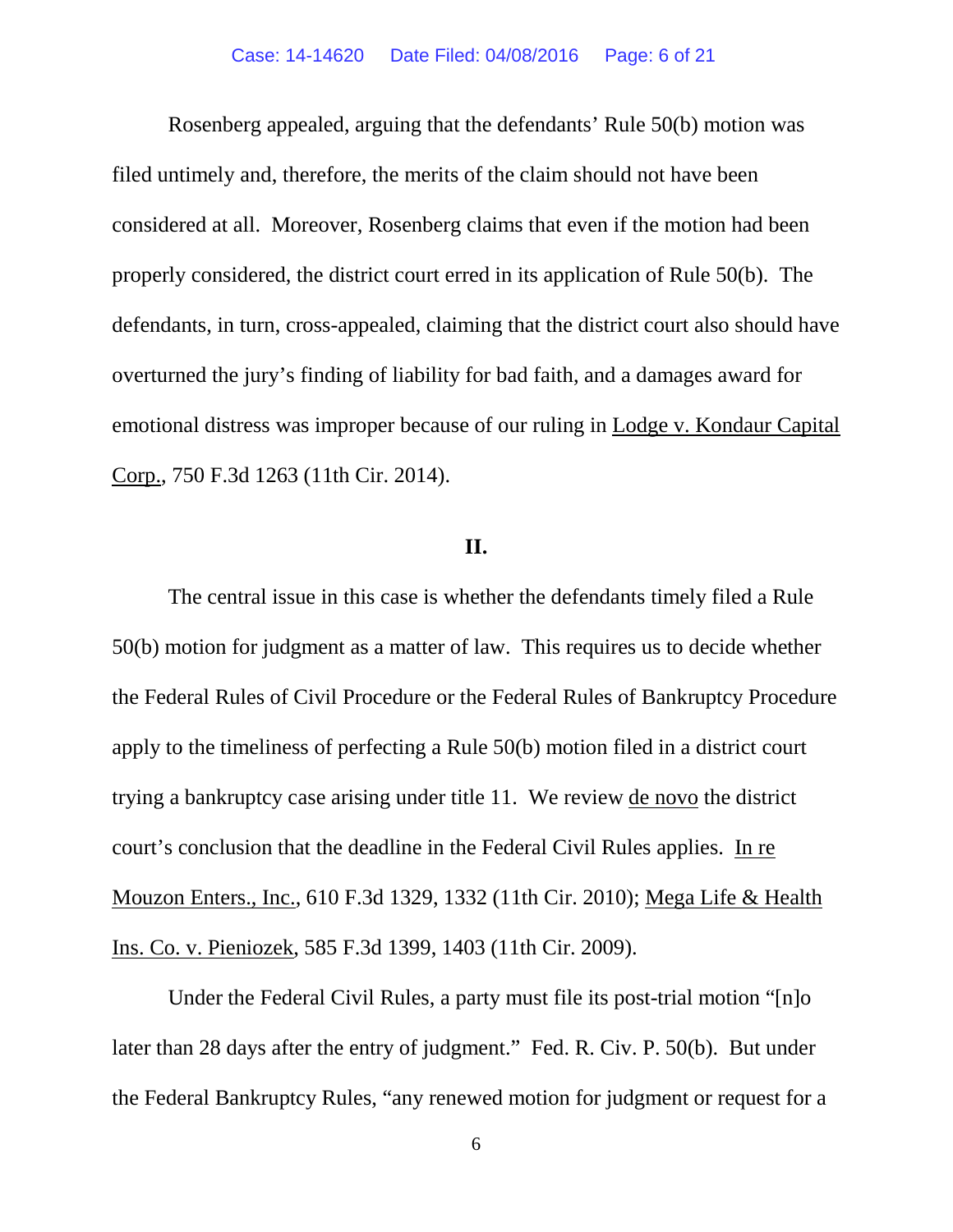new trial shall be filed no later than 14 days after the entry of judgment." Fed. R. Bankr. P. 9015(c).<sup>[2](#page-6-0)</sup> Here, final judgment following the jury trial was entered by the district court on March 14, 2013. The defendants filed their renewed motion for judgment as a matter of law on April 11, 2013. Thus, 28 days passed between the entry of judgment and the filing of the motion. This filing would be timely under Rule 50(b), but would be 14 days delinquent under the Federal Bankruptcy Rules. Because the district court was required to apply the Federal Bankruptcy Rules and the deadline set forth in Fed. R. Bank. P. 9015(c), the defendants' motion was not timely and, therefore, should have been denied.

It is, by now, axiomatic that in interpreting the federal rules, we look first to their plain language. See In re Yates Dev., Inc., 256 F.3d 1285, 1288 (11th Cir. 2001) (citing Cmty. for Creative Non–Violence v. Reid, 490 U.S. 730, 739 (1989)). The plain language of the federal rules -- of bankruptcy and civil procedure -- requires application of the Federal Bankruptcy Rules in this case. Fed. R. Bankr. P. 1001 unambiguously provides that, "[t]he Bankruptcy Rules and Forms govern procedure in cases under title 11 of the United States Code. . . . These rules shall be construed to secure the just, speedy, and inexpensive determination of every case and proceeding." Rule 1001 was amended in 1987 for

<span id="page-6-0"></span> $2$  The full text of the rule provides: "Rule 50 F. R. Civ. P. applies in cases and proceedings, except that any renewed motion for judgment or request for a new trial shall be filed no later than 14 days after the entry of judgment." Fed. R. Bankr. P. 9015(c).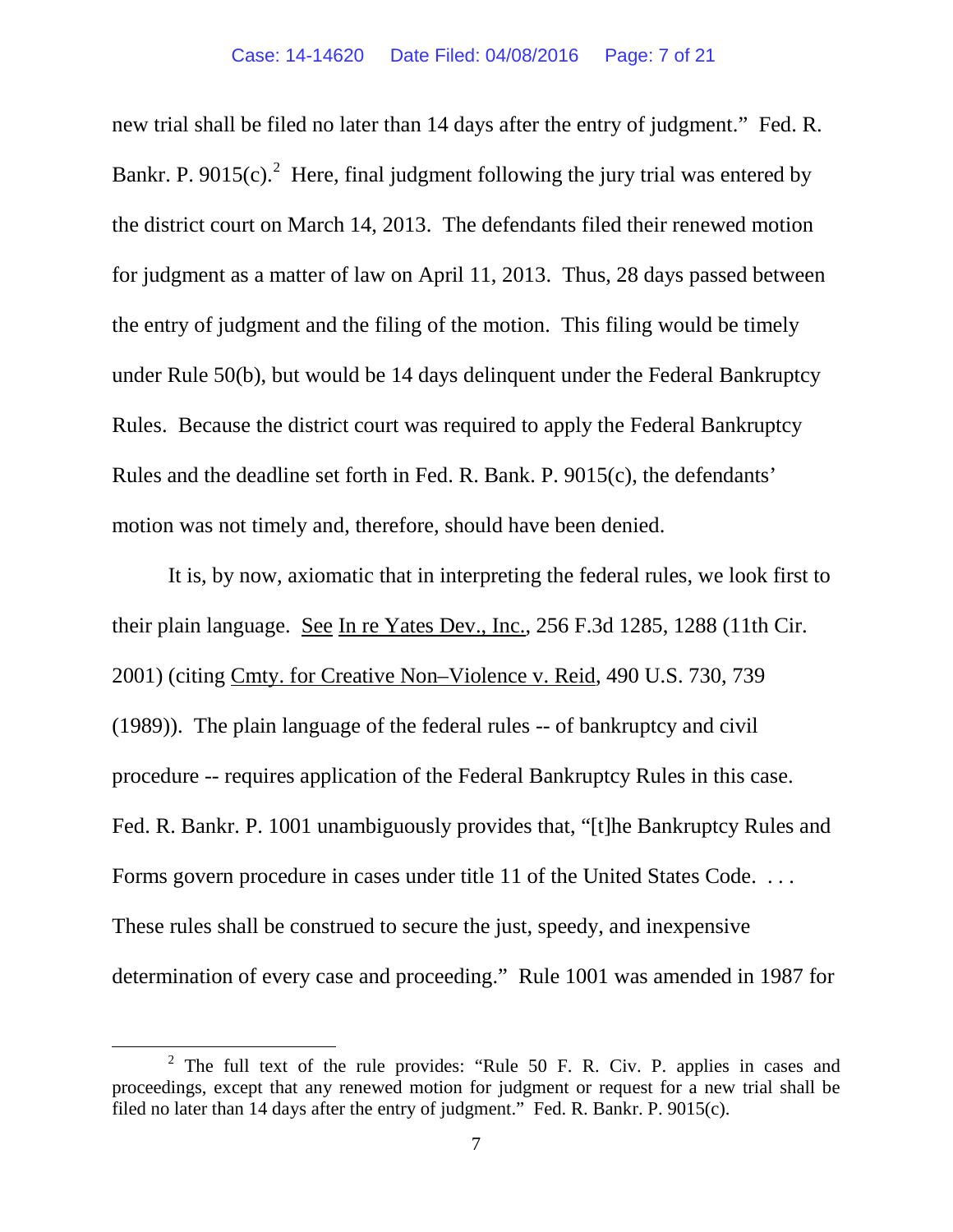the specific purpose of expanding the reach of the rules beyond the bankruptcy courts to all courts hearing bankruptcy matters. Thus, the advisory committee notes to the rule read, "This amended Bankruptcy Rule 1001 makes the Bankruptcy Rules applicable to cases and proceedings under title 11, whether before the district judges or the bankruptcy judges of the district." Fed. R. Bankr. P. 1001 advisory committee's note to 1987 amendments.

There is no dispute that this case arises under title 11. Rosenberg asserted claims under 11 U.S.C. § 303, and we think it is beyond debate that a case arises under title 11 when it involves a cause of action created or determined by the statutory provisions found in title 11. At no point in these proceedings has any party disputed that the case arises under title 11; nor, indeed, have they offered any reason why Rule 1001 would not apply.

Moreover, the Federal Rules of Civil Procedure provide for the primacy of the Federal Bankruptcy Rules in bankruptcy proceedings adjudicated in district court. Fed. R. Civ. P. 81(a)(2) ("These rules apply to bankruptcy proceedings to the extent provided by the Federal Rules of Bankruptcy Procedure."); see also Wright & Miller, Federal Practice & Procedure Civil § 1016 (3d ed.) ("[T]he amended Bankruptcy Rules govern bankruptcy procedure, and the Civil Rules apply only to the extent that they are incorporated in Parts I, V, VII, and IX of the Bankruptcy Rules."). Notably, Fed. R. Civ. P. 81 refers to "bankruptcy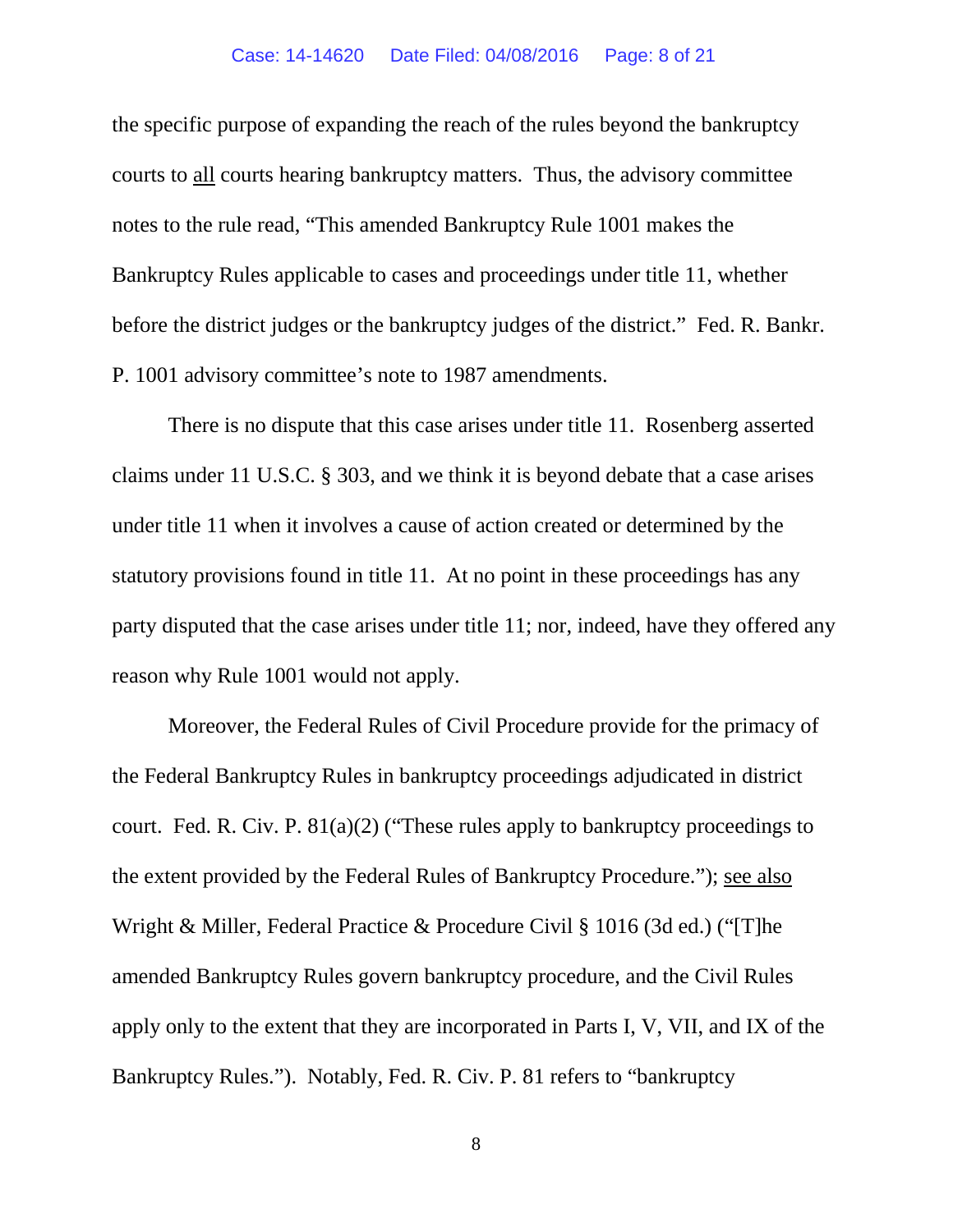proceedings" instead of to "proceedings in a bankruptcy court." This language mirrors Fed. R. Bankr. P. 1001's language applying the bankruptcy rules to cases in both the bankruptcy and district courts. A plain reading of the rules means that in bankruptcy proceedings, the Federal Bankruptcy Rules have primacy while the Federal Civil Rules only apply to the extent they have been explicitly incorporated by the Federal Bankruptcy Rules. This prioritization of the Federal Bankruptcy Rules reflects the reasonable determination that bankruptcy cases ought to be tried with a degree of uniformity, regardless of which court may have heard the matter. A party to a bankruptcy proceeding should not be treated differently simply because the forum in which the case is tried happens to be a district court and not a bankruptcy court. Indeed, creating this kind of discrepancy would undermine the very purpose of adopting standardized rules in the first place.

Because the Federal Civil Rules only apply to bankruptcy proceedings to the extent provided by the Federal Bankruptcy Rules, we are required to read Federal Civil Rule 50 through the lens of the Federal Bankruptcy Rules. Fed. R. Bank. P. 9015(c) incorporates Fed. R. Civ. P. 50, with the explicit limitation that renewed motions for judgment must be filed within 14 days of the entry of judgment. Thus, when read in context, the rules provide that the deadline for filing a Rule 50(b) motion for judgment as a matter of law in bankruptcy proceedings is 14 days after the entry of judgment, not the 28 days that Rule 50 would ordinarily contemplate.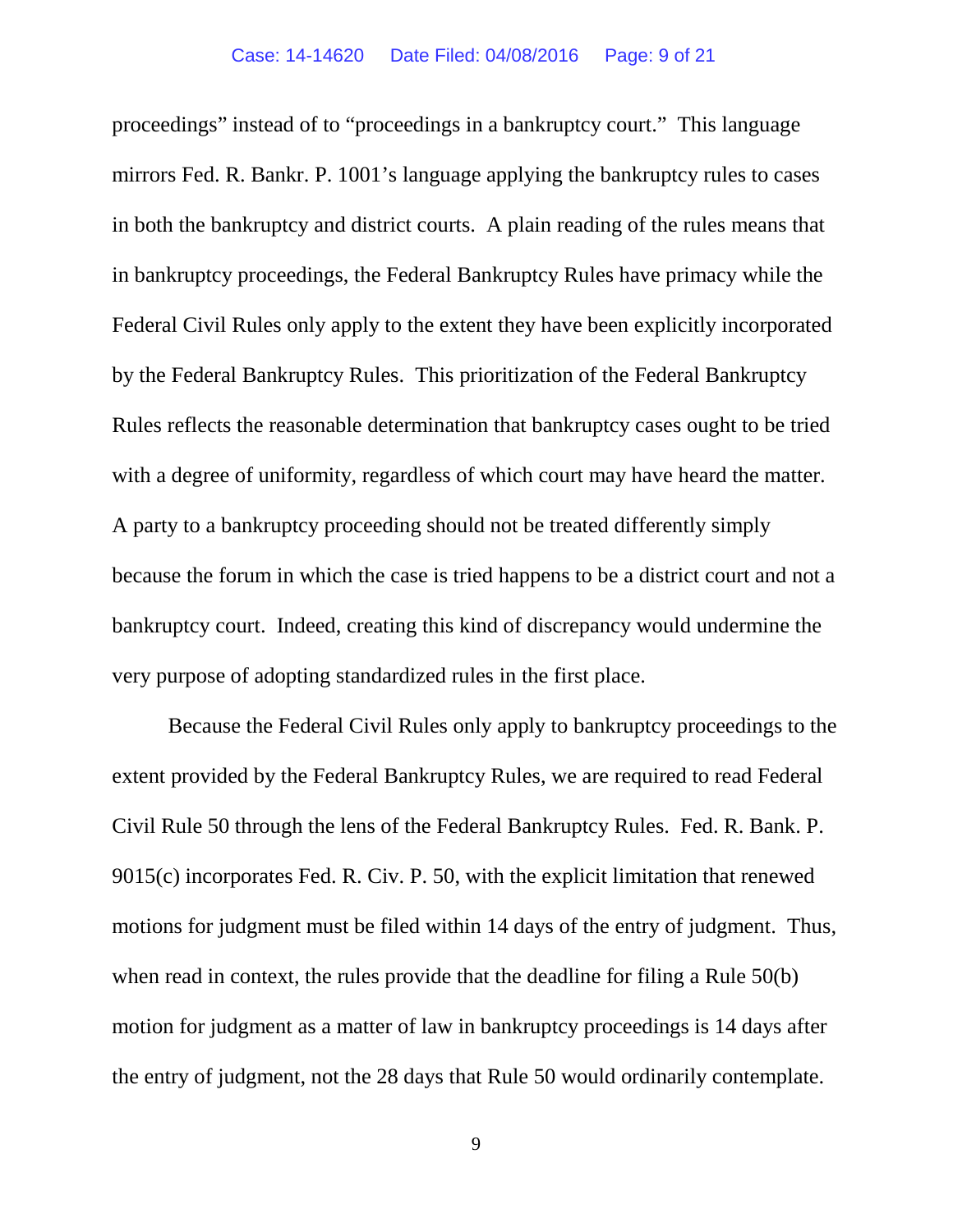This reading of the Bankruptcy and Civil Rules yields a result consonant with how many federal courts have addressed which set of rules to apply in similar circumstances. Thus, for example, in cases arising under title 11 but tried in district court, two of our sister circuits have applied the Federal Bankruptcy Rules to determine whether service of process was sufficient. In re Celotex Corp., 124 F.3d 619, 630 (4th Cir. 1997); Diamond Mortg. Corp. v. Sugar, 913 F.2d 1233, 1243–44 (7th Cir. 1990). In both cases, the courts determined that parties serving process in cases arising under title 11, but tried in district court, were permitted to use the nationwide service of process provided by Fed. R. Bankr. P. 7004, even though the Federal Civil Rules provide only for narrower means for serving process. See id. These holdings are noteworthy because service of process -- and the implications for personal jurisdiction that ensue -- speak to the power of a court to exercise its authority over particular individuals. This is a fundamental aspect of the courts' authority and not something to be tinkered with lightly. It is surely more significant than the deadline for renewing post-trial motions at issue in this case. But even when adjudicating the means by which process is served, the method of perfecting personal jurisdiction in a district court hearing a bankruptcy case is governed by the Federal Bankruptcy Rules, not the Federal Civil Rules. This too counsels in favor of applying the Federal Bankruptcy Rules to determine the deadline for filing post-trial motions.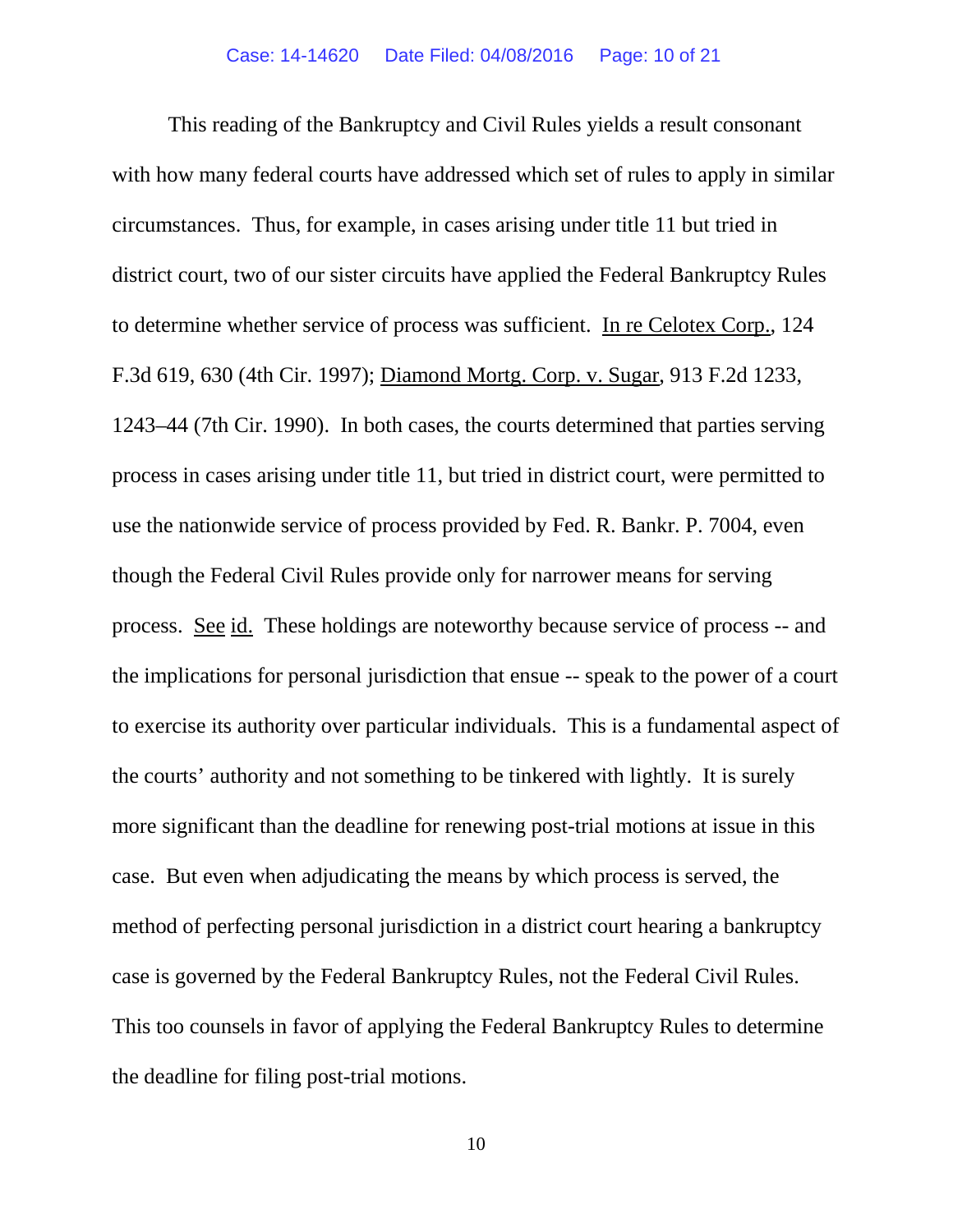Also illuminating, we think, is the Third Circuit's ruling in Phar-Mor, Inc. v. Coopers & Lybrand, 22 F.3d 1228, 1238 (3d Cir. 1994), "that the Bankruptcy Rules govern non-core, 'related to' proceedings before a district court." Non-core proceedings offer, perhaps, the most likely circumstance for applying the Federal Civil Rules (and not the Federal Bankruptcy Rules) because these proceedings do not arise directly under the substantive rules of title 11, and, therefore, may lie outside the language of Fed. R. Bankr. P. 1001. But the Third Circuit still concluded that these essentially collateral matters also fall within the purview of the Federal Bankruptcy Rules when the case itself is a bankruptcy proceeding. Here, the matter at hand is a core proceeding: the resolution of an adversary claim brought under 11 U.S.C. § 303(i)(2).

Finally, we take note of a district court opinion in VFB LLC v. Campbell Soup Co., 336 B.R. 81 (D. Del. 2005), where the court was faced with a motion to alter and amend its findings and judgment in a case arising under title 11 after ruling against the plaintiffs who had alleged fraudulent transfer and breach of fiduciary duty claims. The opinion hinged on how to count the days to determine the timeliness of filing a motion for a new trial -- the Federal Civil Rules do not count weekends or holidays in the 10-day deadline, while the Federal Bankruptcy Rules do count those days. The court concluded that Fed. R. Bankr. P. 9006 took precedence over Fed. R. Civ. P. 6 because the matter arose under title 11. Id. at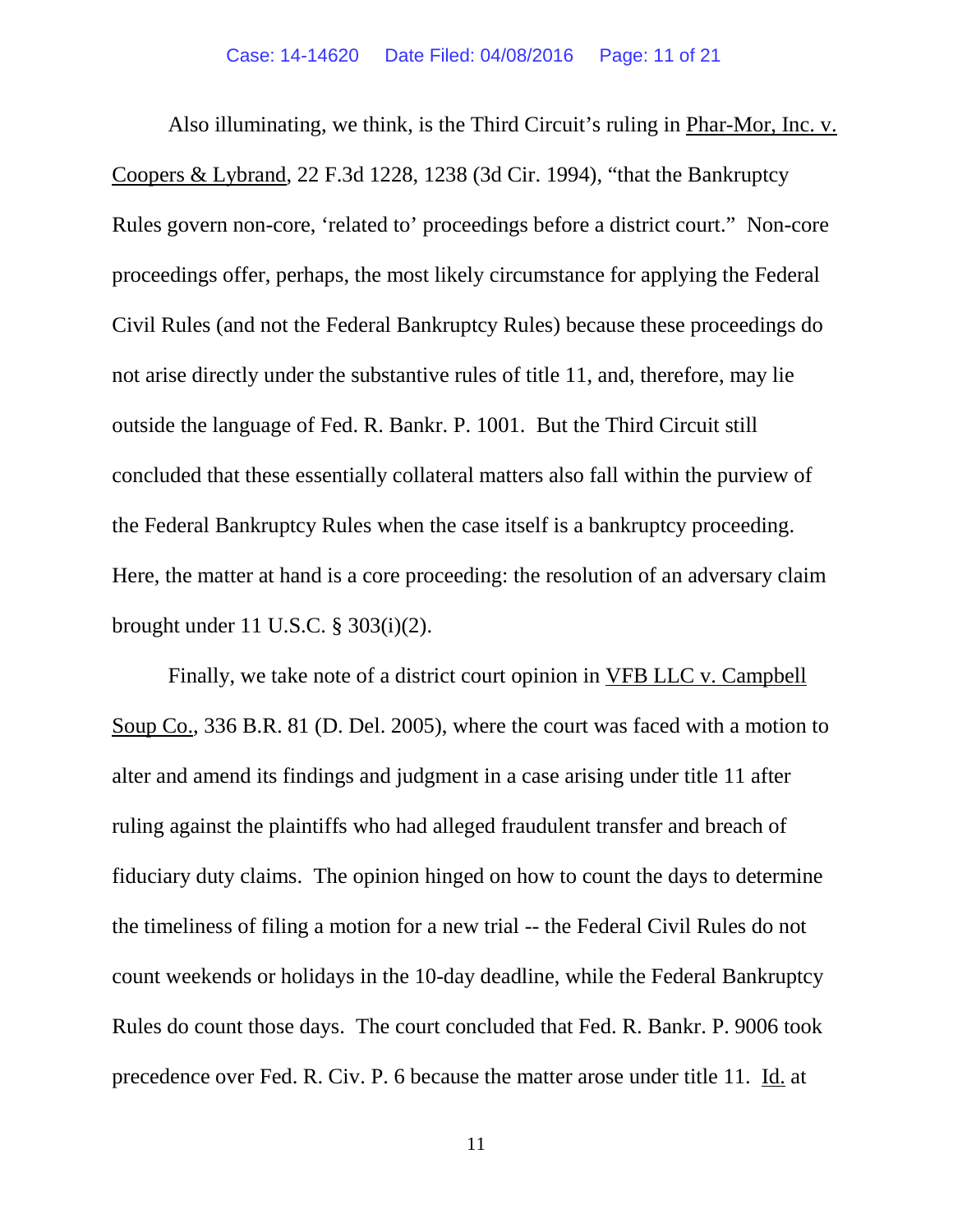83–85. While none of these cases speaks squarely to the issue presented in this appeal, they provide guidance. They support the general idea that, in matters arising under title 11, the district court is obliged to apply the Bankruptcy Rules.

The defendants, however, cite to Stephenson v. Malloy, 700 F.3d 265, 270 n.5 (6th Cir. 2012), where the Sixth Circuit applied a 28-day filing deadline found in the Federal Civil Rules and not the 14-day deadline found in the Federal Bankruptcy Rules to a motion to alter or amend a judgment under Rule 59. There is, however, no analysis of the issue offered in the court's opinion. Indeed, there is no indication that the parties urged or that the court even considered applying the deadline found in the Federal Bankruptcy Rules instead of the timeline found in the Federal Civil Rules, nor is there a holding on the matter. Rather, in Stephenson, the court focused on the question of judicial estoppel. The case does not counsel in favor of applying the Civil Rules to cases arising under title 11. See United States v. L.A. Tucker Truck Lines, Inc., 344 U.S. 33, 38 (1952) ("The effect of the omission was not there raised in briefs or argument nor discussed in the opinion of the Court. Therefore, the case is not a binding precedent on this point."); Webster v. Fall, 266 U.S. 507, 511 (1925) ("Questions which merely lurk in the record, neither brought to the attention of the court nor ruled upon, are not to be considered as having been so decided as to constitute precedents.").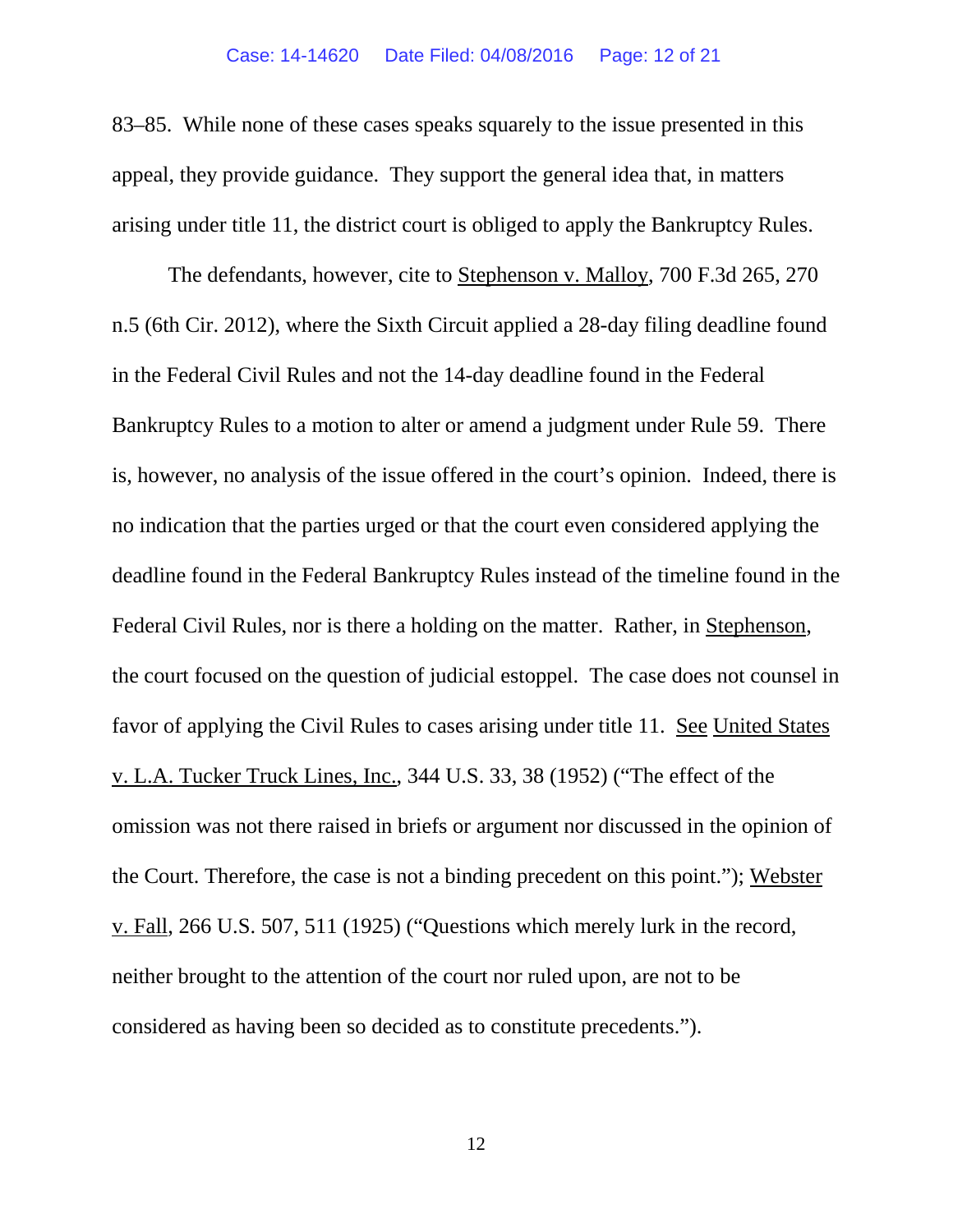The defendants also cite three other cases in support of the view that a district court trying a bankruptcy case arising under title 11 ought to apply Rule 50(b) to a motion for judgment notwithstanding the verdict. See In re Lemington Home for the Aged, 777 F.3d 620 (3d Cir. 2015); In re Palermo, 549 F. App'x 38 (2d Cir. 2014); In re Prosser, 534 F. App'x 126 (3d Cir. 2013). These cases are inapposite. Rosenberg is not arguing that Fed. R. Civ. P. 50(b) does not apply. Rather, he urges only that, as set forth in Fed. R. Bankr. P. 9015(c), the Rule 50(b) motion must be made within 14 days of the entry of final judgment, not 28 days. See Fed. R. Bankr. P. 9015(c). None of these cases addresses this point at all.

Notwithstanding the unambiguous language found in the rules, the district court determined that the 28-day timeline found in Fed. R. Civ. P. 50(b) -- and not the abbreviated timeline found in Fed. R. Bankr. P.  $9015(c)$  -- should apply to bankruptcy cases tried in the district court because the deadline provided in each set of rules for filing a post-trial motion corresponds with the timeline for filing an appeal in each forum. Compare Fed. R. App. P. 4(a)(1)(A) (setting 30-day deadline for filing notice of appeal for civil cases), with Fed. R. Bankr. P. 8002(a) (setting 14-day deadline for appeal of bankruptcy court decisions). Thus, because the defendants here had 30 days to file an appeal, the district court found they should have 28 days to file their post-trial motion. To be sure, the advisory committee's note to the 2009 amendment of Fed. R. Bankr. P. 9015 setting the 14-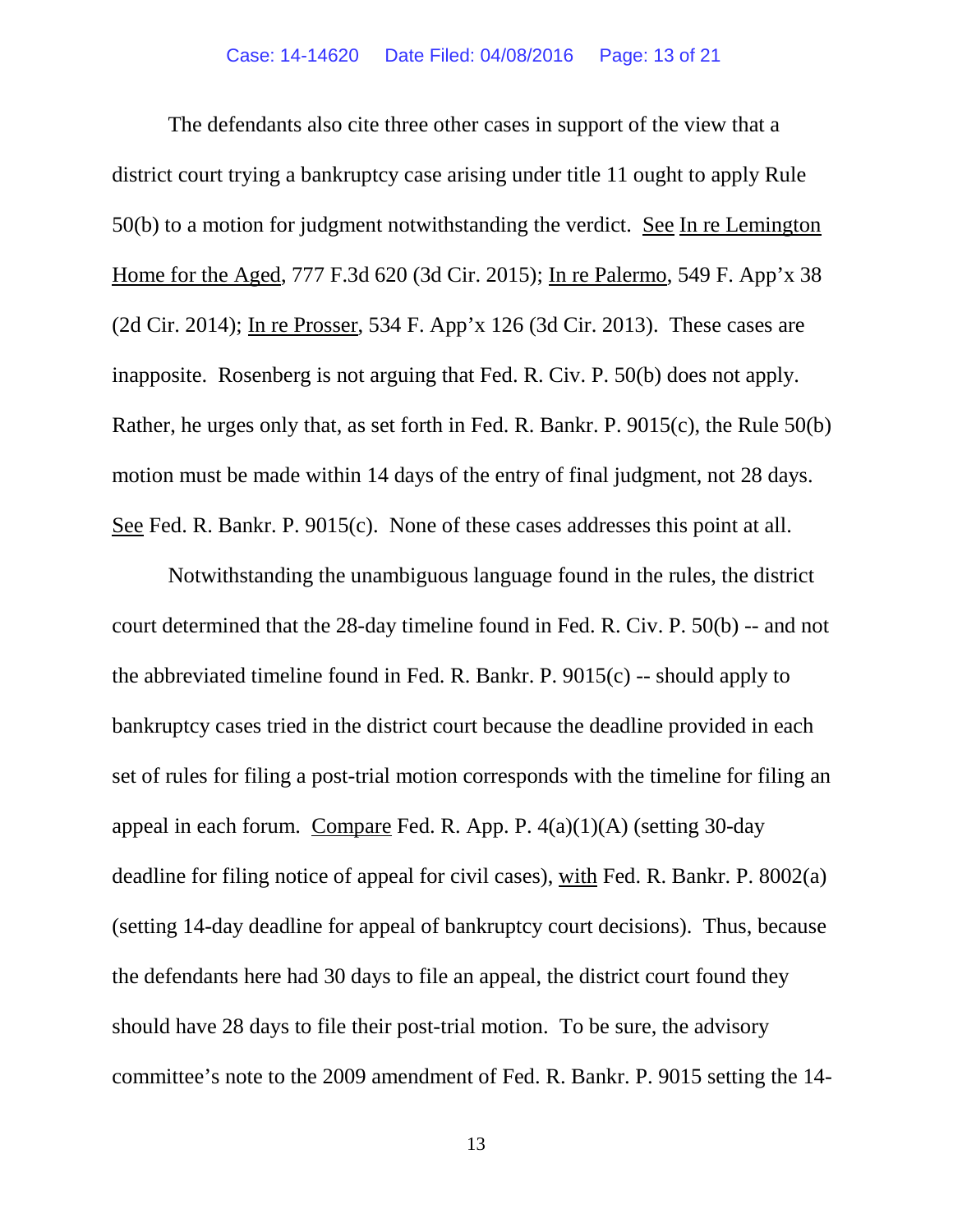day deadline in that rule indicates that the reason for the shorter deadline for filing a motion for judgment as a matter of law in bankruptcy proceedings is to correspond with the shorter deadline for filing an appeal in bankruptcy cases. Fed. R. Bankr. P. 9015 advisory committee's note to 2009 amendments. The defendants argue that applying Fed. R. Bankr. P. 9015 would create a conflict with the Federal Rules of Appellate Procedure. But there is no conflict. It is perfectly compatible to require that a Rule 50(b) motion for judgment as a matter of law be filed within 14 days of the entry of judgment and require that an appeal from judgment be filed within 30 days. There is no actual conflict and no reason to disregard the plain meaning of the rules.

The defendants also suggest that Fed. R. App. P. 6(a) is inconsistent with Rosenberg's reading of Federal Bankruptcy Rules 1001 and 9015 because Fed. R. App. P. 6(a) requires that bankruptcy cases be treated as civil cases on appeal. Thus, the rule provides:

> An appeal to a court of appeals from a final judgment, order, or decree of a district court exercising jurisdiction under 28 U.S.C. § 1334 [granting district courts jurisdiction over bankruptcy cases] is taken as any other civil appeal under these rules.

Fed. R. App. P. 6(a). But this has no bearing on the timeliness for filing a Rule 50(b) motion in a bankruptcy case that was tried in district court. The rule simply means that an appellate court will treat an appeal taken from a district court order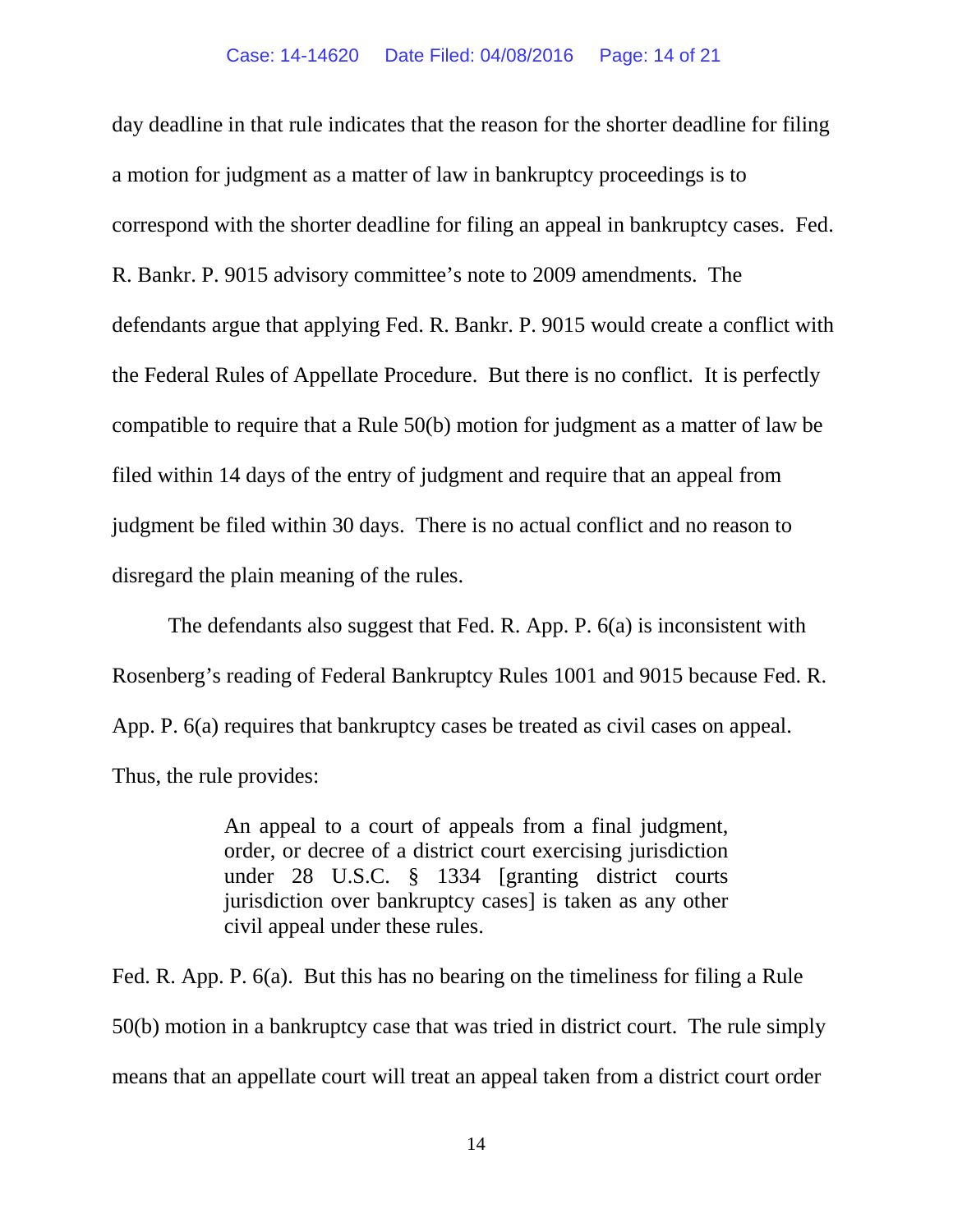deciding a bankruptcy case the same way it would treat an appeal taken from a district court order deciding a case based on some other subject matter.

Nor do we see any force in the argument that application of Fed. R. Bankr. P. 9015(c) would prevent a district court from ruling on a matter it is bestpositioned to decide. Nothing about setting a 14-day timeframe for filing a Rule 50(b) motion (any more than application of a 28-day deadline) would prevent "the just, speedy, and inexpensive determination of every case and proceeding." Fed. R. Bankr. P. 1001. The application of a 14-day window does not create an overly onerous obligation on parties proceeding in district court any more than it does in bankruptcy court. While it is true that application of the rule in this case will prevent the district court from ruling on the merits of the defendants' Rule 50(b) motion, the same could be said any time a party files a motion outside of the timeframe supplied by a rule of procedure. But as we see it, it is the consistent application of these deadlines -- not their ad hoc abandonment -- that actually promotes the "just, speedy, and inexpensive determination" of cases.

The defendants also argue, in the alternative, that even under the shortened Fed. R. Bankr. P. 9015(c) timeline for filing a Rule 50(b) motion, their motion should be considered to have been timely filed. They say that the matter was not final until the bankruptcy court ruled on the question of attorney's fees under 11 U.S.C. § 303(i)(1) because the time period to file a Rule 50(b) motion runs from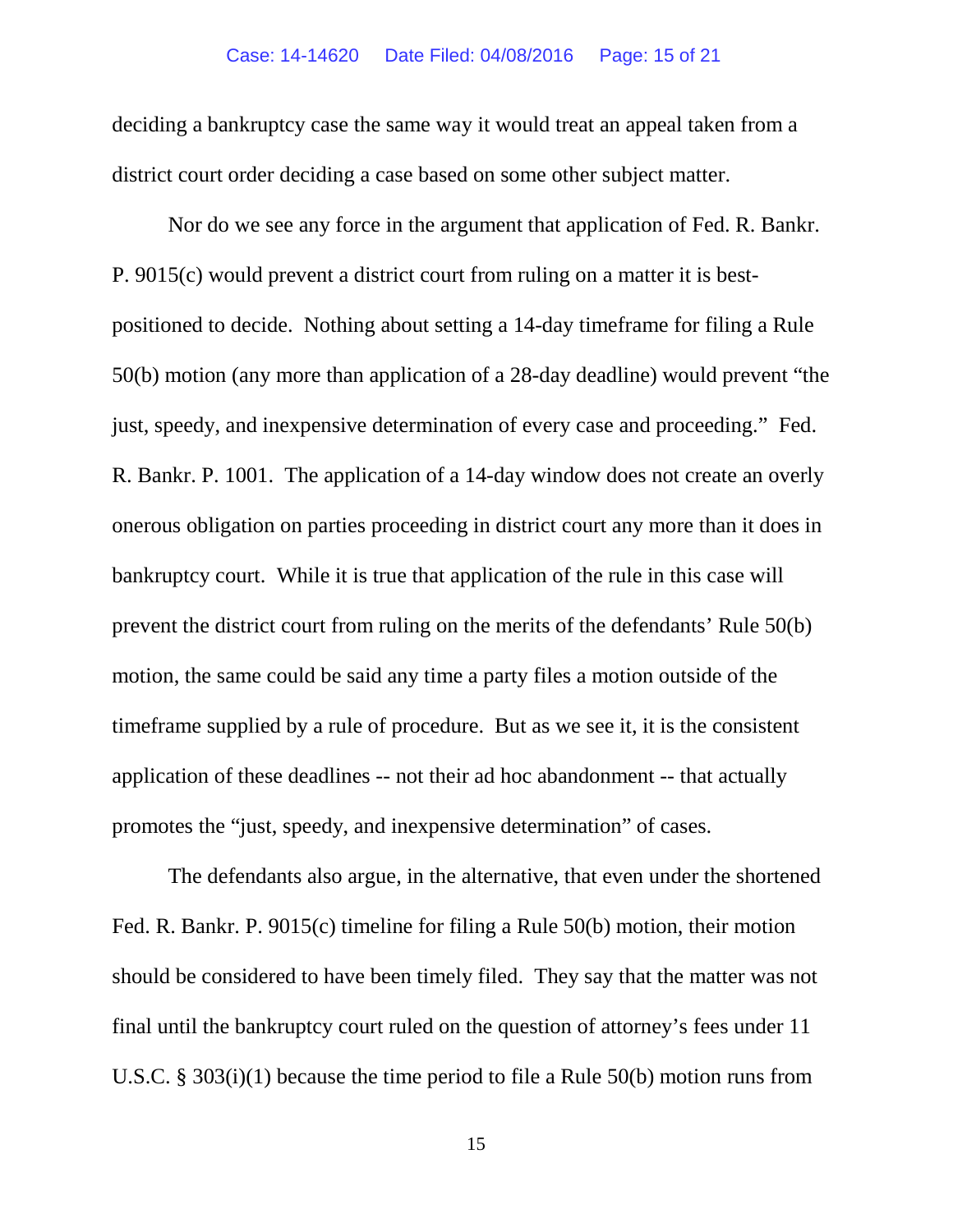#### Case: 14-14620 Date Filed: 04/08/2016 Page: 16 of 21

the date when all of the claims in a case have been finally adjudicated. Thus, the argument goes, the time did not begin to run on filing a Rule 50(b) motion until the bankruptcy court actually entered final judgment on Rosenberg's § 303(i)(1) claims for attorney's fees on April 11, 2013. We remain unpersuaded.

When the district court withdrew its reference to the  $\S 303(i)(2)$  adversary proceeding claims but left the § 303(i)(1) claims regarding attorneys' fees with the bankruptcy court, it created two separate claims operating on their own timelines in separate fora. The matters were tried by different judges sitting on different courts and operating on different timetables set according to the demands of separate dockets. Requiring that the two cases be deemed as one case from which no appeal (or Rule 50(b) motion) could be taken until both were decided makes little sense to us. Indeed, we have already vindicated the logic of treating the two matters separately by treating the two determinations as meriting separate appeals instead of attempting to consolidate them or forcing the parties to raise them together. See In re Rosenberg, 779 F.3d 1254 (11th Cir. 2015).

Nor does the suggestion that the ruling has never become final withstand analysis. The defendants claim that, even if we are to assume that the Federal Bankruptcy Rules apply, Fed. R. Bankr. P. 9015(c) requires that a "renewed motion for judgment or request for a new trial shall be filed no later than 14 days after the entry of judgment." Fed. R. Bankr. P. 9015(c). Then, Fed. R. Bankr. P.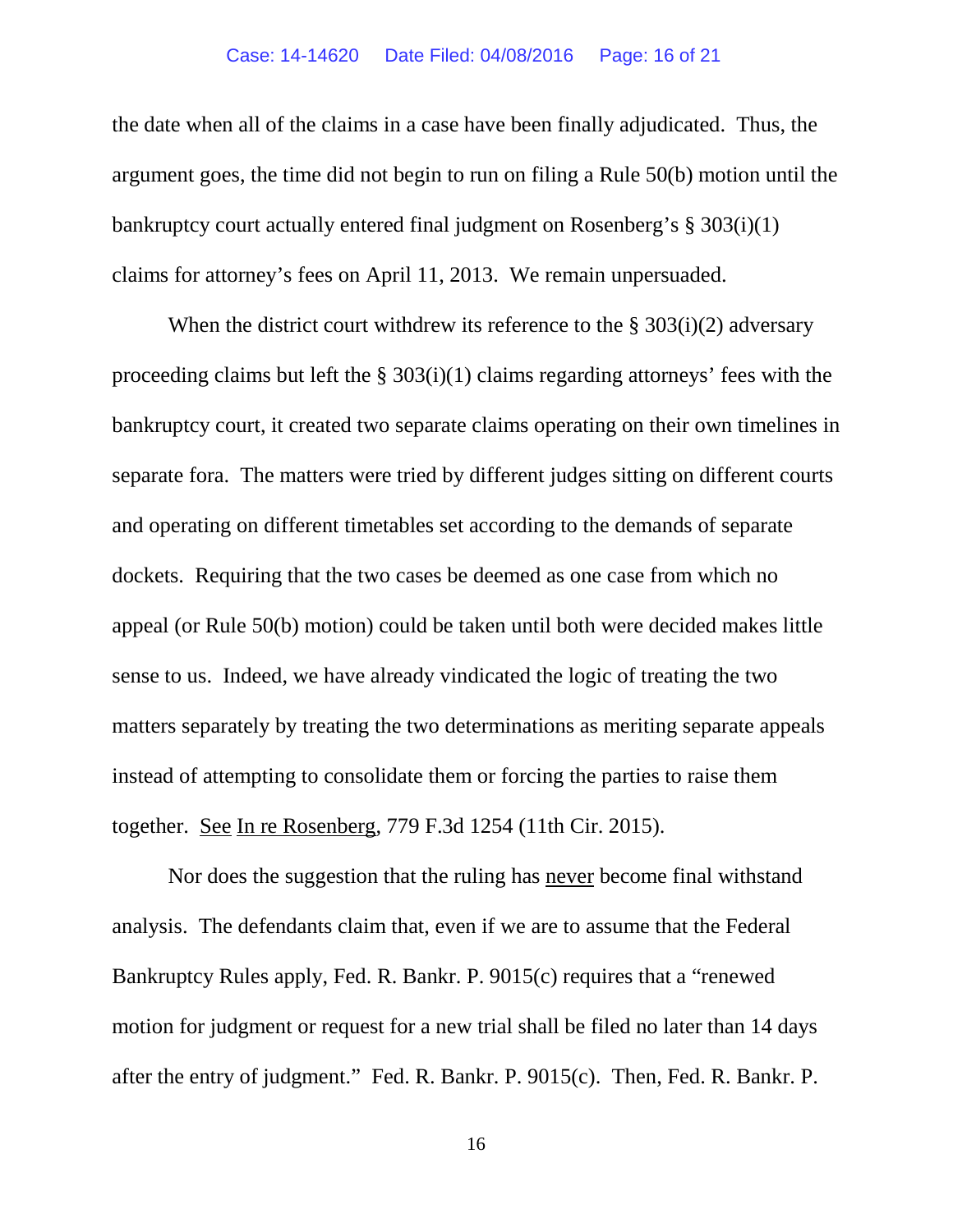9021 provides that "[a] judgment or order is effective when entered under Rule 5003." Fed. R. Bankr. P. 9021. Rule 5003, in turn, states that "[t]he clerk shall keep a docket in each case under the Code and shall enter thereon each judgment, order, and activity in that case as prescribed by the Director of the Administrative Office of the United States Courts. The entry of a judgment or order in a docket shall show the date the entry is made." Fed. R. Bankr. P. 5003(a). Finally, Fed. R. Bankr. P. 9001 defines "clerk" as the "bankruptcy clerk, if one has been appointed, otherwise clerk of the district court." Fed. R. Bankr. P. 9001(3). Stringing these Federal Bankruptcy Rules together, the defendants argue, the time to file a renewed motion for judgment in a bankruptcy case that is tried in the district court begins only when a bankruptcy clerk enters the judgment on its docket. Because the docket entry here was made by the clerk of the district court on the district court's docket -- and not by the bankruptcy clerk on the bankruptcy court docket - the defendants say that the judgment has not been entered and, indeed, would never be entered until the bankruptcy clerk made an entry on its docket about a case heard in district court. Thus, the defendants argue, the 14-day period set by Fed. R. Bankr. P. 9015(c) has still not begun to run.

Again, we are unpersuaded. The defendants' reasoning leads to an absurd result, which we decline to endorse. See In re Lehman, 205 F.3d 1255, 1255–56 (11th Cir. 2000). It would require district courts exercising their unquestioned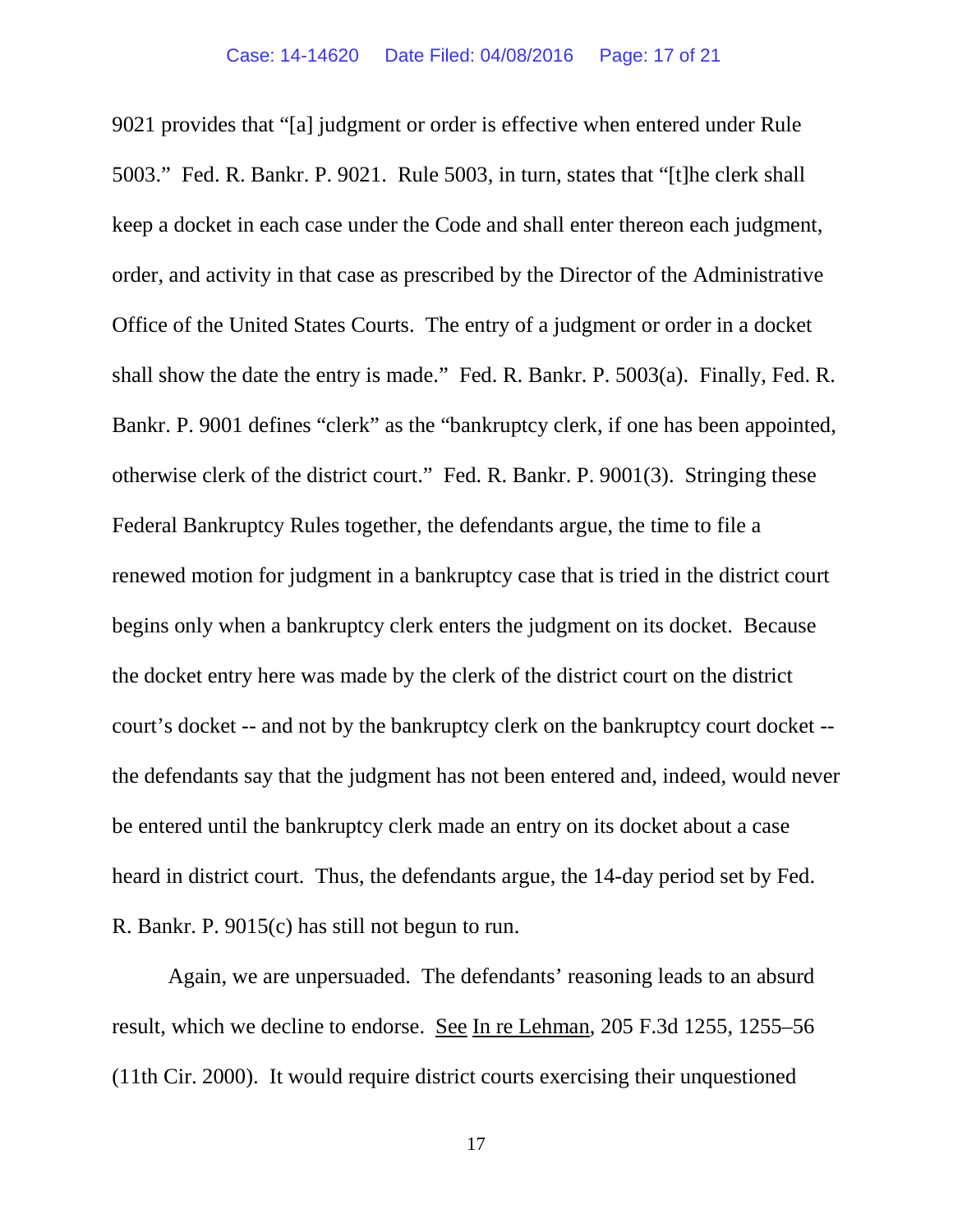jurisdiction to hear bankruptcy cases under 28 U.S.C. § 1334(b) to file their judgments with a clerk of an entirely separate court, entering judgment on a completely separate docket from its own. Moreover, it would render this entire appeal a nullity because, without the final entry of judgment (presumably by the bankruptcy court), we would lack appellate jurisdiction, 28 U.S.C. § 1291, and the defendants' motion for post-judgment relief would arguably have been premature, see Castle v. Sangamo Weston, Inc., 837 F.2d 1550, 1556–57 (11th Cir. 1988) (noting that a post-verdict, pre-judgment Rule 50(b) motion may be premature). Finally, there is absolutely no reason to require a district court to file its judgments in cases arising under title 11 with the bankruptcy clerk. This is purely an administrative matter that does not affect the rights or privileges of the parties in any way.

In short, both the plain language of the rules and the weight of authority counsel for the application of the Bankruptcy Rules to bankruptcy proceedings tried in district court. Because the defendants' motion for judgment notwithstanding the verdict was filed after the expiration of the deadline for filing such motions provided by the Bankruptcy Rules, the defendants' motion was untimely and should have been denied.

Because we conclude that the defendants' Rule 50(b) motion was not timely filed, we need not (and, indeed, cannot) address whether the motion was correctly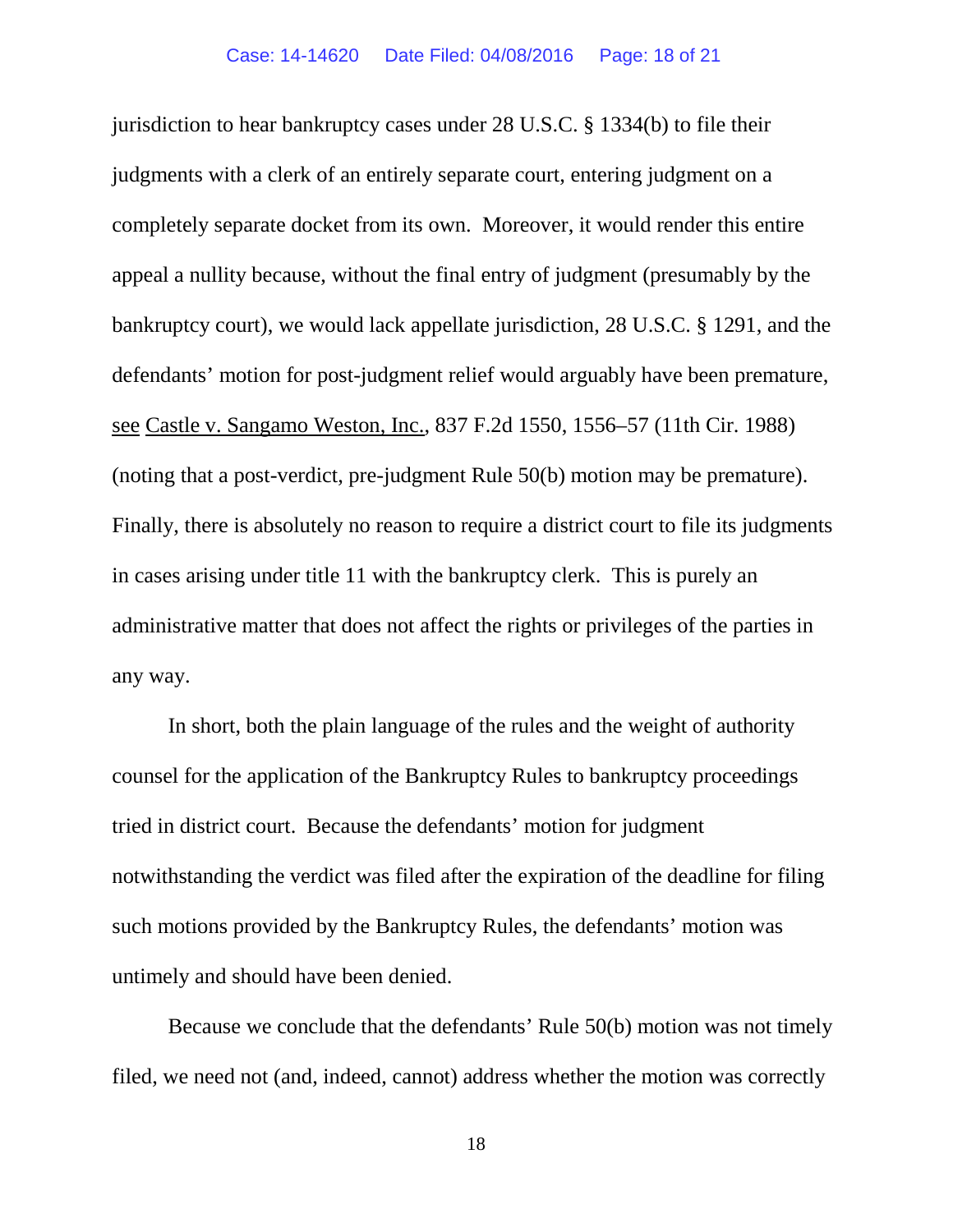decided by the district court on the merits. Similarly, we cannot consider the defendants' argument on cross-appeal that the damages award for emotional distress runs afoul of our ruling in Lodge v. Kondaur Capital Corp., 750 F.3d 1263, 1271 (11th Cir. 2014). Regardless of how the defendants attempt to characterize their claim, we think it is clear that they seek to challenge the sufficiency of the evidence presented at trial. The defendants argued in their pre-verdict Rule 50(a) motion that the emotional distress claim rested on insufficient evidence because Rosenberg had not shown that the defendants' conduct was the proximate cause of that distress, had failed to present any medical or psychological expert testimony, and had presented only self-serving and unsubstantiated evidence about his emotional distress. But, notably, when the defendants filed their post-verdict Rule 50(b) motion for judgment as a matter of law, they made no mention of the emotional distress claim. They did not argue that the evidence supporting emotional distress was insufficient either because plaintiff had failed to establish proximate cause, or because he failed to introduce any medical or expert testimony, or because the evidence presented was insufficient to establish emotional distress. Rather, the defendants only argued in their Rule 50(b) motion that the jury lacked a legally sufficient evidentiary basis to find bad faith and award punitive damages as well as damages for loss of wages and loss of reputation.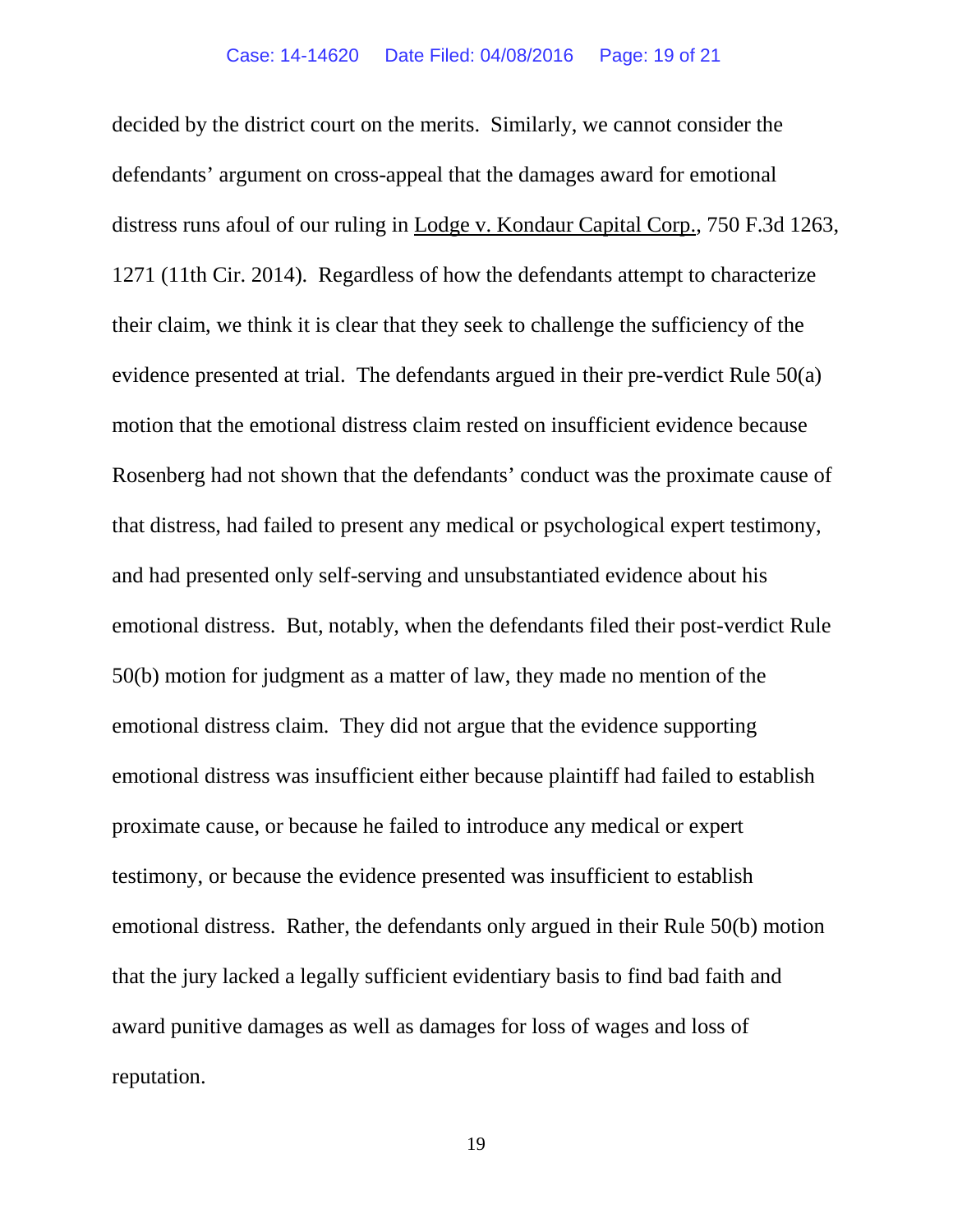The failure to renew the insufficiency claim as to emotional distress in a post-verdict Rule 50(b) motion, despite every opportunity to do so, is fatal to the defendants' argument on appeal. Unitherm Food Sys., Inc. v. Swift-Eckrich, Inc., 546 U.S. 394, 405 (2006) (holding that a circuit court is "powerless" to set aside a jury verdict based on insufficiency of the evidence where a party fails to raise the claim in a post-verdict Rule 50(b) motion, even where the party raised the issue in a pre-verdict Rule 50(a) motion); Hi Ltd. P'ship v. Winghouse of Fla., Inc., 451 F.3d 1300, 1302 (11th Cir. 2006) ("Filing a pre-verdict, Rule 50(a) motion for judgment as a matter of law cannot excuse a party's post-verdict failure to move for either a JNOV or a new trial pursuant to Rule 59(b)."). Moreover, even if the defendants had raised a claim about the insufficiency of the emotional distress evidence in their Rule 50(b) motion, the district court still would have been unable to entertain it because the motion had been filed too late.

We also reject the defendants' claim that the district court committed error by allowing testimony that allegedly ran counter to the court's in limine orders. We review a district court's rulings on the admissibility of evidence only for abuse of discretion. Goldsmith v. Bagby Elevator Co., 513 F.3d 1261, 1276 (11th Cir. 2008). This is a particularly deferential standard requiring that we affirm a district court's ruling unless it was manifestly erroneous or constituted a clear error of